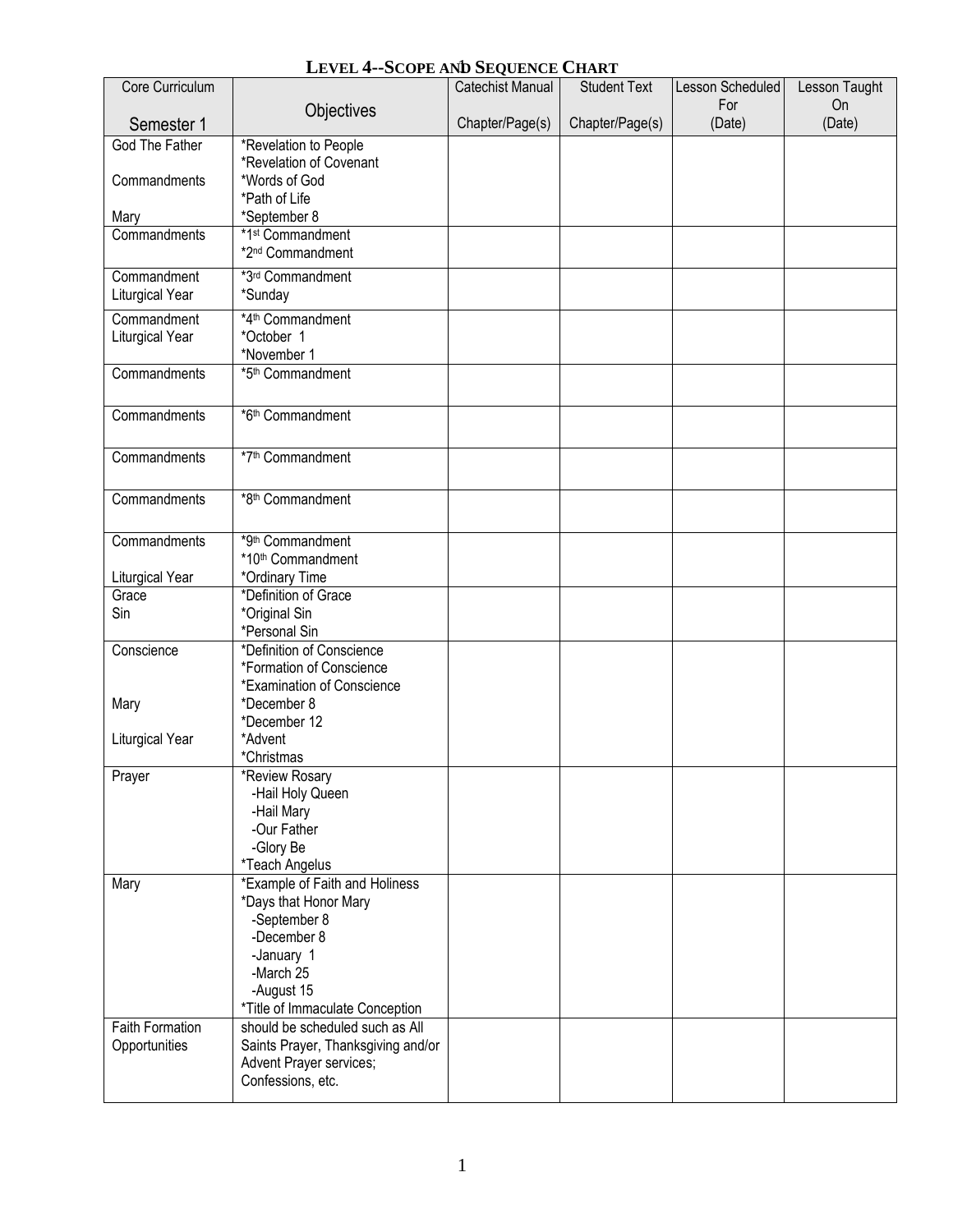## LEVEL 4--SCOPE AND SEQUENCE CHART

| Core Curriculum            |                                                                 | <b>Catechist Manual</b> | <b>Student Text</b> | Lesson Scheduled | Lesson Taught |
|----------------------------|-----------------------------------------------------------------|-------------------------|---------------------|------------------|---------------|
|                            | Objectives                                                      |                         |                     | For              | On            |
| Semester 2                 |                                                                 | Chapter/Page(s)         | Chapter/Page(s)     | (Date)           | (Date)        |
| Jesus Christ               | *Reveals New Covenant                                           |                         |                     |                  |               |
|                            | *Fulfills God's Promises                                        |                         |                     |                  |               |
| <b>Beatitudes</b>          | *Heart of Jesus Teaching                                        |                         |                     |                  |               |
| <b>Beatitudes</b>          | *Blessed are the Poor in Spirit<br>*Blessed are Those who Mourn |                         |                     |                  |               |
|                            | *Blessed are the Meek                                           |                         |                     |                  |               |
| <b>Beatitudes</b>          | *Blessed are Those who Hunger                                   |                         |                     |                  |               |
|                            | and Thirst for Righteousness                                    |                         |                     |                  |               |
|                            | *Blessed are the Merciful                                       |                         |                     |                  |               |
| Liturgical Year            | *February 2                                                     |                         |                     |                  |               |
| <b>Beatitudes</b>          | *Blessed are Pure of Heart                                      |                         |                     |                  |               |
| Liturgical Year            | *Lent                                                           |                         |                     |                  |               |
|                            | *March 3<br>*March 19                                           |                         |                     |                  |               |
|                            | "Keeping God's Children Safe"                                   |                         |                     |                  |               |
|                            | Personal Safety Lesson                                          |                         |                     |                  |               |
| <b>Beatitudes</b>          | *Blessed are the Peacemakers                                    |                         |                     |                  |               |
|                            | *Blessed are those Persecuted                                   |                         |                     |                  |               |
| Corporal Works of          | *Feed the Hungry.                                               |                         |                     |                  |               |
| Mercy                      | *Give Drink to the Thirsty.                                     |                         |                     |                  |               |
|                            | *Welcome the Stranger.                                          |                         |                     |                  |               |
|                            | *Clothe the Naked.                                              |                         |                     |                  |               |
| Corporal Works of<br>Mercy | *Visit the Sick.<br>*Visit the Imprisoned.                      |                         |                     |                  |               |
|                            | *Bury the Dead.                                                 |                         |                     |                  |               |
| Social Justice             | *Lenten Project for the Poor or                                 |                         |                     |                  |               |
|                            | Celebration of the Sacrament of                                 |                         |                     |                  |               |
|                            | Penance                                                         |                         |                     |                  |               |
| <b>Liturgical Year</b>     | *Holy Week/Easter<br>*Easter Season                             |                         |                     |                  |               |
|                            |                                                                 |                         |                     |                  |               |
| Spiritual Works of         | *Teach the Ignorant.<br>*Comfort Those who Suffer.              |                         |                     |                  |               |
| Mercy                      | *Counsel the Doubtful.                                          |                         |                     |                  |               |
| Spiritual Works of         | *Be Patient with Others.                                        |                         |                     |                  |               |
| Mercy                      | *Forgive Those who Hurt You.                                    |                         |                     |                  |               |
|                            | *Correct those who need it.                                     |                         |                     |                  |               |
| Spiritual Works of         | *Pray for Others.                                               |                         |                     |                  |               |
| Mercy<br>Virtues           | *Theological<br>-Faith                                          |                         |                     |                  |               |
|                            | -Hope                                                           |                         |                     |                  |               |
|                            | -Charity                                                        |                         |                     |                  |               |
| Virtues                    | *Cardinal                                                       |                         |                     |                  |               |
|                            | -Prudence                                                       |                         |                     |                  |               |
|                            | -Justice                                                        |                         |                     |                  |               |
|                            | -Fortitude                                                      |                         |                     |                  |               |
| <b>Faith Formation</b>     | -Temperance<br>should be scheduled such as                      |                         |                     |                  |               |
| Opportuinites              | Lenten or May devotions,                                        |                         |                     |                  |               |
|                            | Confessions, Divine Mercy                                       |                         |                     |                  |               |
|                            | Chaplet, etc.                                                   |                         |                     |                  |               |
| Level 4                    | *Commandments                                                   |                         |                     |                  |               |
| <b>Mastery List</b>        | *Beatitudes                                                     |                         |                     |                  |               |
|                            | *Corporal Works of Mercy<br>*Spiritual Works of Mercy           |                         |                     |                  |               |
|                            |                                                                 |                         |                     |                  |               |